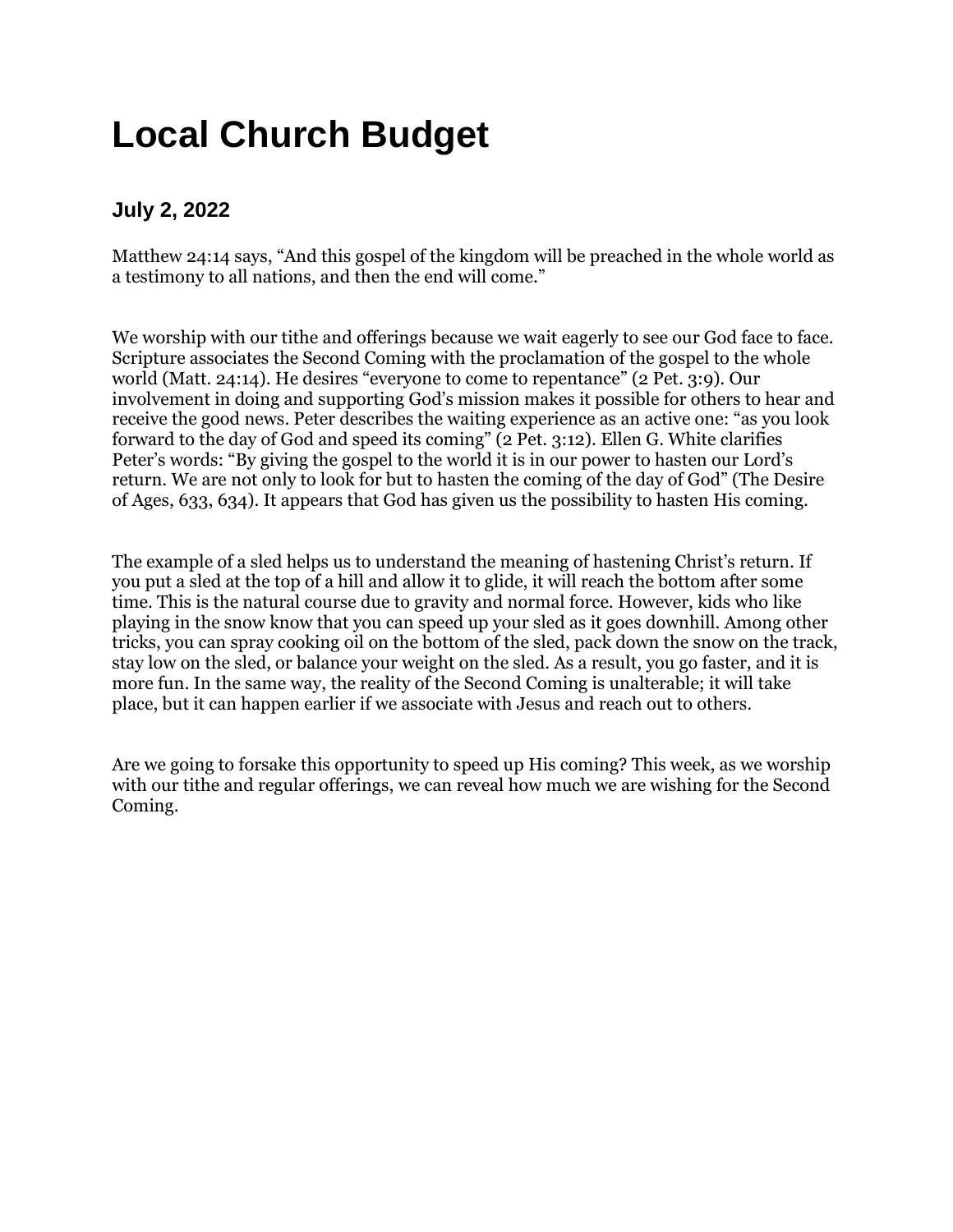### **World Budget**

#### **July 9, 2022**

The Seventh-day Adventist Church is known throughout the world for its mission outreach. Your regular and systematic mission offerings are like a life-giving river with tributaries flowing around the world, carrying refreshing water to mission fields. Every time we give our mission offerings, we're adding water to a life-giving river that flows through often parched lands bringing life and hope. We're helping the church grow, not only locally but also in areas that we may not have even heard of. We're assisting missionaries we may never meet and building schools and clinics that we probably will never visit. We are helping plant churches we may never worship in. And we're bringing life to the church's mission by introducing Jesus's love to the hearts and minds of people all around the world.

Did you know that even before COVID-19, the Adventist Church was experiencing a noticeable decline in mission offerings? Part of the reason is that we sometimes want to give to a specific project or to put our offerings toward something special that stirs our hearts. We see the results, and we feel satisfied. Giving to the mission offering may not be as glamorous as giving to a specific, well-advertised project or program. But mission offerings help sustain all mission projects.

Just as we do not know where every drop of water in a river goes, we can see the results, and they are beautiful. Psalm 104 says, "He makes springs pour water into the ravines; it flows between the mountains. They give water to all the beasts of the field; the wild donkeys quench their thirst. The birds of the sky nest by the waters; they sing among the branches"  $(104:10-12).$ 

In Matthew 28, Jesus Himself said, "Therefore go and make disciples of all nations, baptizing them in the name of the Father and of the Son and of the Holy Spirit, and teaching them to obey everything I have commanded you. And surely I am with you always, to the very end of the age" (28:19–20). Please prayerfully ask the Holy Spirit to show you what more you can do to support and sustain our Lord's work until He comes.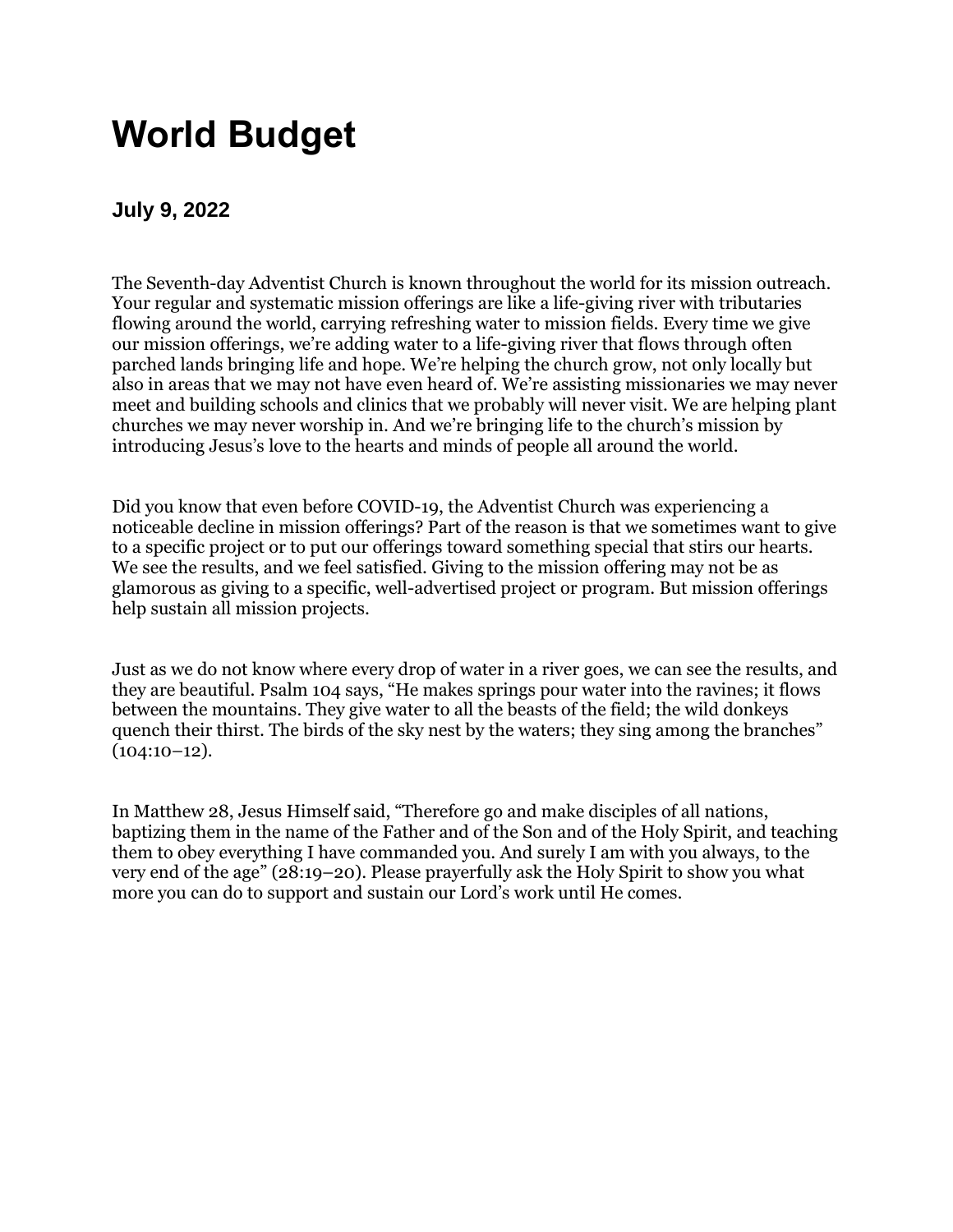# **Local Church Budget**

**July 16, 2022**

2 Kings 4:7 says that she went and told the man of God, and he said, "Go, sell the oil and pay your debts. You and your sons can live on what is left."

We worship the God who makes promises and provides instructions. Our Bible text describes the initiative of a widow after she experienced a miracle, a room full of jars with oil. She returned to Elisha to express gratitude. Then the prophet spoke these final words to her: "Live on what is left!" These words stand as a promise about the sufficiency of God's provision. The widow did not need to fear for her future. They are also an instruction not to live on borrowed resources. Previously, her family contracted a huge debt which resulted in painful consequences. Elisha's departing advice was for her to manage what she had wisely. The Lord does not only perform miracles, but He also teaches us how to use our blessings.

The instruction "live on what is left" is still relevant for us today. In many countries, people did not agree with the statement "before I buy something, I should carefully consider whether I can afford it". Personal financial management is a major deficiency for our generation, bringing disastrous consequences. Believers who have the best intentions to partner in God's mission often do not because their finances are in a mess. The following words are unfortunately a common description of reality: Many do not remember the cause of God, and carelessly spend money on various amusements, on dress and folly, and when there is a call made for the advancement of God's work in home and foreign missions, they have nothing to give, or even have overdrawn their account.

As we claim God's promises daily, let us also be diligent in the management of our resources. Some may be struggling not because the Lord has not already blessed them but because of their lack of self-discipline and good management. This week as we worship with our tithe and offerings, let us choose to be better managers of God's resources.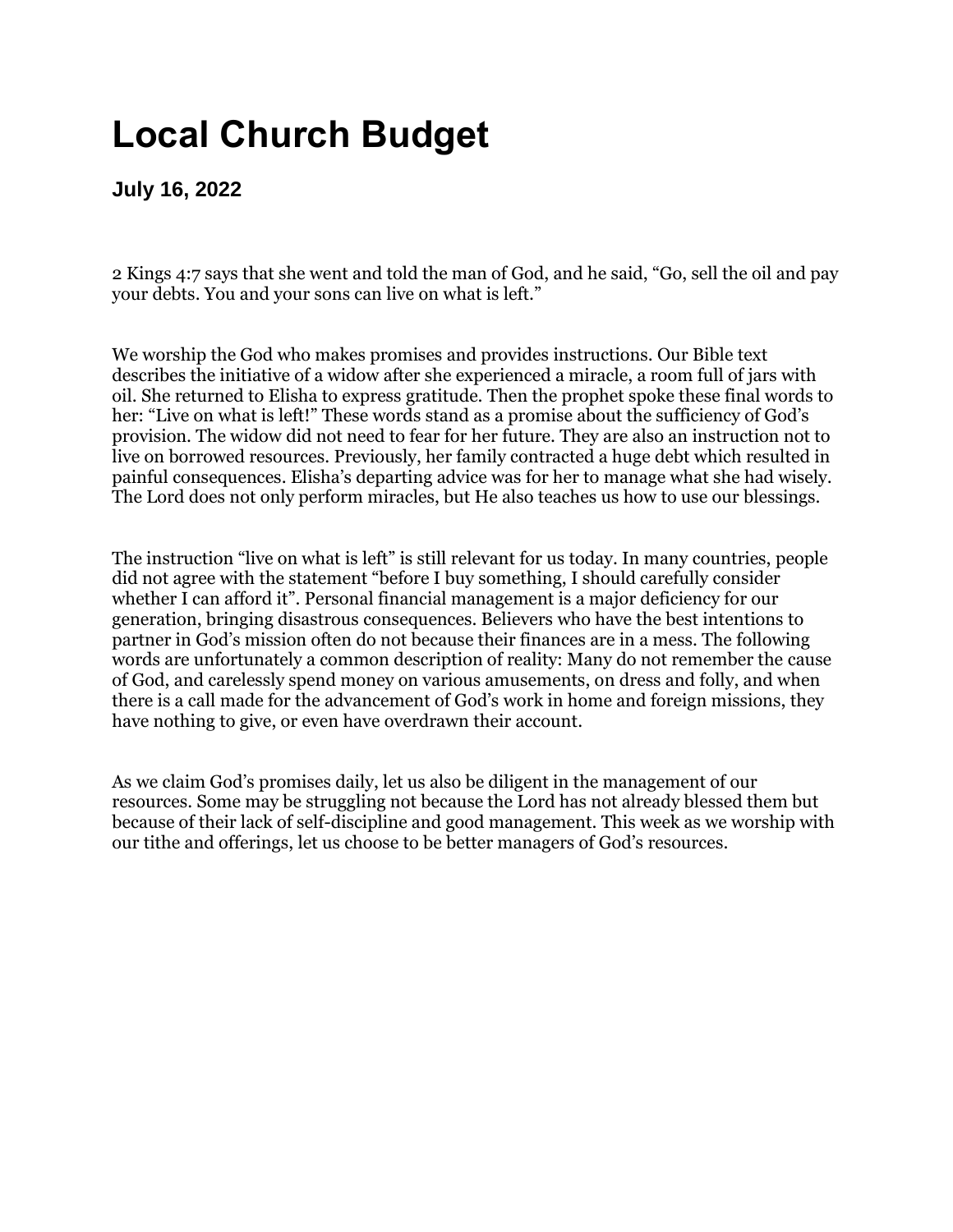# **Combined Youth Ministries**

**July 23, 2022**

In Proverbs 1:7 we read, "To have knowledge, you must first have reverence for the Lord."

How is reverence developed? Where does a child learn reverence for the Lord?

A child learns from their parents and the support system that surrounds them.

What support system do we as a church provide? How do we minister to our children?

As our children grow, the church family, provides opportunities for our children to learn reverence for the Lord.

We provide Sabbath School classes each Sabbath, Adventures and Pathfinders, elementary and secondary education, and summer camp! These ministries provide the opportunity for our children to grow in Jesus! Please consider the importance of today's Combined Youth Ministries offering, the impact on our children, and the importance of spreading the Gospel so Jesus may return soon! Please give generously today and each month in support of our children ministry's programs.